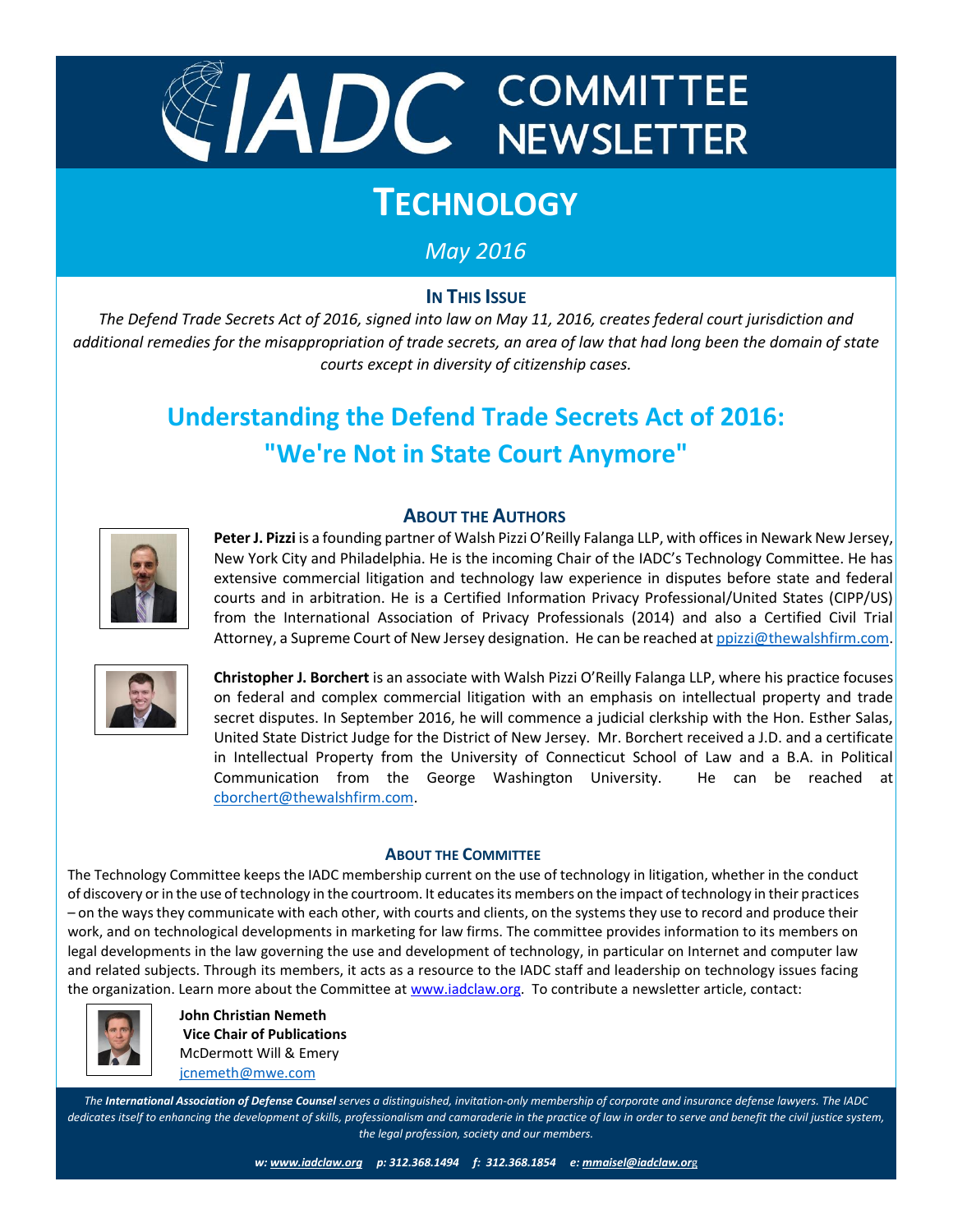

On May 11, 2016, President Obama signed into law the Defend Trade Secrets Act of 2016 ("DTSA"), a powerful new statutory regime intended to bolster protections for U.S. trade secret holders. The statute will have an immediate impact on federal court practitioners, as it creates a private cause of action for the misappropriation of trade secrets and expressly confers jurisdiction of such actions to the U.S. federal district courts. The DTSA also contains a civil seizure mechanism through which an owner of a trade secret may apply to a district court for an order compelling the seizure of property necessary to prevent the dissemination of the trade secret. In this way, the DTSA seeks not only to harmonize the substantial and diverse body of state trade secret law, but also to equip trade secret holders with new tools to safeguard their intellectual property.

The statute owes its origins in part to the Justice Department's unsuccessful prosecution in *United States v. Aleynikov*, 676 F.3d 71 (2d Cir. 2012), in which the Second Circuit reversed the conviction of a Sergei Aleynikov, a former Goldman Sachs programmer, for theft of trade secrets, finding that proprietary computer code fell outside the scope of the then-existing federal statutory schemes because it was not "produced . . . for interstate or foreign commerce." Aleynikov had allegedly uploaded Goldman Sachs high-frequency trading code to a server in Germany as he was leaving Goldman's employment for a Chicago hedge fund. In response to

*Aleynikov* and related concerns about international and domestic "hacktivism," legislation was proposed to amend the Economic Espionage Act, and it is that amendment which President Obama signed into law earlier this month.

This article provides a brief overview of the DTSA and identifies the key provisions applicable to practitioners, employers, and private parties that work with or rely on trade secrets.

#### **Private Cause of Action (§ 1836)**

The DTSA provides for a private cause of action by an owner of a trade secret that is misappropriated, provided the trade secret "is related to a product or service used in, or intended for use in, interstate or foreign commerce." Under the DTSA, federal district courts have original jurisdiction of such actions. The DTSA is also forward-reaching in that it applies only to misappropriation that occurs after its enactment.

#### *Civil Seizure*

As noted above, the DTSA contains a civil seizure mechanism. Under this provision, a district court may, based on an affidavit or verified complaint satisfying certain statutory requirements (discussed below), "upon ex parte application but only in extraordinary circumstances, issue an order providing for the seizure of property necessary to prevent the propagation or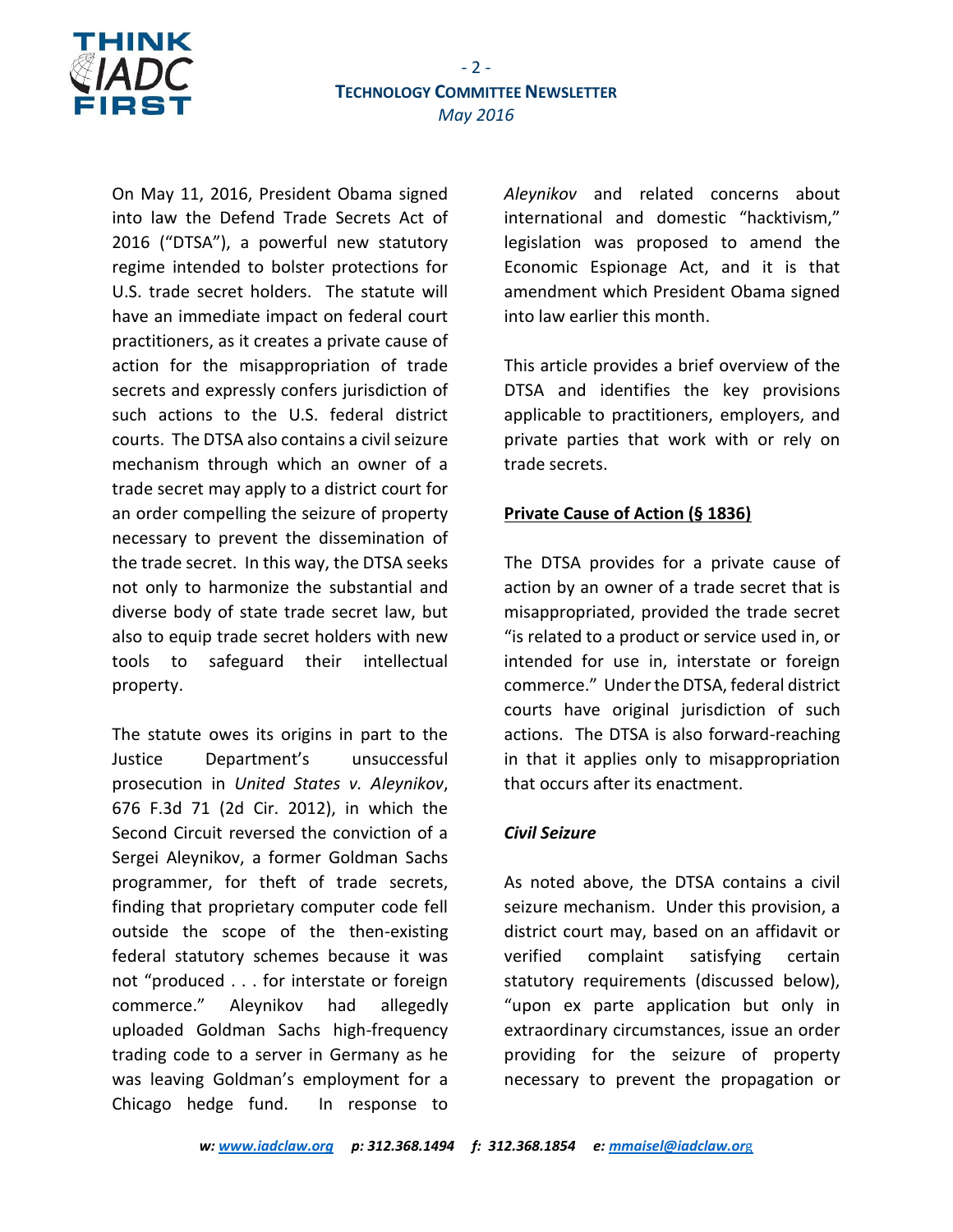

dissemination of the trade secret that is the subject of the action."

#### *Requirements for a Seizure Order*

A district court may not issue a seizure order unless it makes certain statutory-based findings. Specifically, the court must find that (1) an order pursuant to FRCP 65, or another form of equitable relief, would be inadequate to prevent the dissemination of the trade secret because the target of the order would evade, avoid, or otherwise not comply with such an order; (2) an immediate and irreparable injury will occur if the seizure is not ordered; (3) the harm to the applicant of denying the application outweighs the harm to the legitimate interests of the target of the seizure and substantially outweighs the harm to any third parties who may be harmed by such seizure; (4) the applicant is likely to succeed in showing that (i) the information is a trade secret, and (ii) the target of the seizure (a) misappropriated the trade secret of the applicant by improper means; or (b) conspired to use improper means to misappropriate the trade secret of the applicant; (5) the target of the seizure has actual possession of (i) the trade secret, and (ii) any property to be seized; (6) the application describes with reasonable particularity the matter to be seized and, to the extent reasonable under the circumstances, identifies the location where the matter is to be seized; (7) the target of the seizure, or persons acting in concert with the target, would destroy, move, hide, or otherwise make such matter inaccessible to the court, if the applicant were to proceed

on notice to such person; and (8) the applicant has not publicized the requested seizure.

#### *Elements of a Seizure Order*

The DTSA further provides that any civil seizure order shall provide for the "narrowest seizure of property necessary" and "direct that the seizure be conducted in a manner that minimizes any interruption of the business operations of third parties and, to the extent possible, does not interrupt the legitimate business operations of the person accused of misappropriating the trade secret." Additionally, the seizure order shall be accompanied by an order protecting the seized property from disclosure by (i) prohibiting access by the applicant or the target of the seizure order and (ii) prohibiting any copies, in whole or in part, of the seized property. The seizure order shall also set a date for a seizure hearing (discussed below) and require the applicant to provide adequate security to cover damages that result from a wrongful or excessive seizure or attempted seizure.

#### *Seizure Hearing*

Under  $\S$  1836(b)(2)(F), a court that issues a seizure order must hold a hearing at the earliest possible time, and not later than 7 days after the order has issued, wherein the applicant must prove factual and legal bases supporting the order. If the applicant fails to meet that burden, the seizure order shall be dissolved or modified appropriately. In addition, a party against whom the order has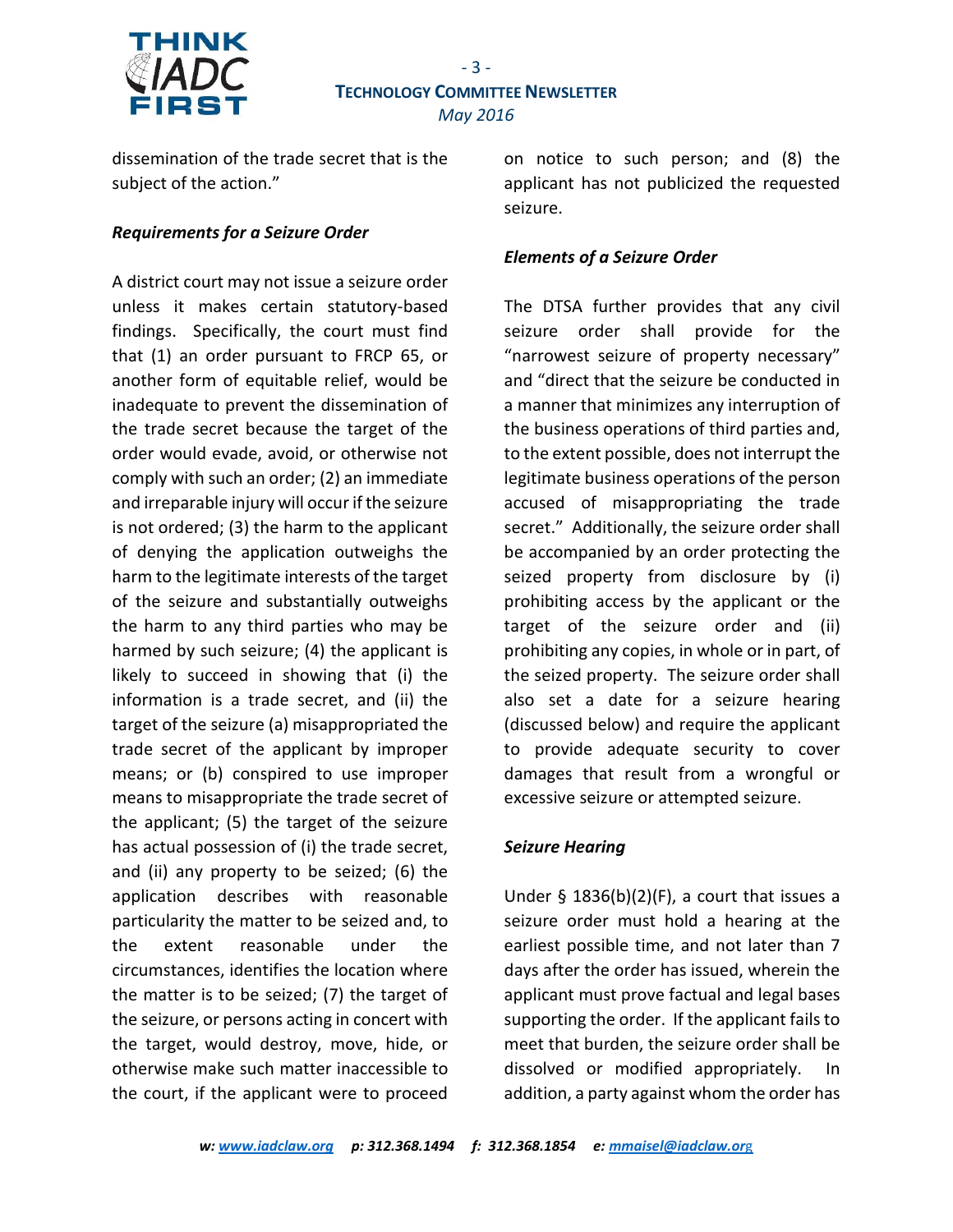

# $-4 -$ **TECHNOLOGY COMMITTEE NEWSLETTER** *May 2016*

been issued, or any person harmed by the order, may move the court at any time to dissolve or modify the order after giving notice to the party who obtained the order.

#### *Remedies*

The DTSA provides for both injunctive relief and damages. Under § 1836(b)(3)(A), a court may grant an injunction so long as the injunction does not prevent a person from entering into an employment relationship or otherwise conflict with an applicable State law prohibiting restraints on the practice of a lawful profession, trade, or business. In addition, a court may grant an injunction requiring affirmative actions to be taken to protect the trade secret. Further, in exceptional circumstances where an injunction would be inequitable, the court may condition future use of the trade secret upon payment of a reasonable royalty for a period of time no longer than the period for which such use could have been prohibited by injunctive relief.

Under § 1836(b)(3)(B), a court may award damages for actual loss caused by the misappropriation of the trade secret, as well as damages for any unjust enrichment that are not connected to actual loss; *or* in lieu of actual damages, a reasonable royalty for the unauthorized wrongdoer's disclosure or use of the trade secret. Furthermore, if the misappropriation is found to be willful or malicious, a court may award reasonably attorney's fees and exemplary damages not more than two times the amount of the actual damages or reasonable royalties. A

court may also award reasonable attorney's fees if a misappropriation claim or a motion to terminate an injunction is made or opposed in bad faith.

#### *Statute of Limitations*

Finally, the statute of limitations for a private cause of action for misappropriation of trade secrets is three years from "the date on which the misappropriation with respect to which the action would relate is discovered or by the exercise of reasonable diligence should have been discovered." For purposes of the statute of limitations, a continuing misappropriation constitutes a single claim of misappropriation.

#### **Whistleblower Exception - § 1833(b)**

#### *Immunity*

The DTSA carves out a liability exception for individuals who disclose a trade secret to the government under certain circumstances. Specifically, § 1833(b)(1) provides that an individual is exempt from criminal and civil liability for disclosure of a trade secret that is made (1) in confidence to the government or an attorney and (2) solely for the purpose of reporting or investigating a suspected violation of law. The DTSA's immunity provision also covers the disclosure of a trade secret that is made in a complaint or other document filed in a lawsuit or other proceeding, if the filing is made under seal.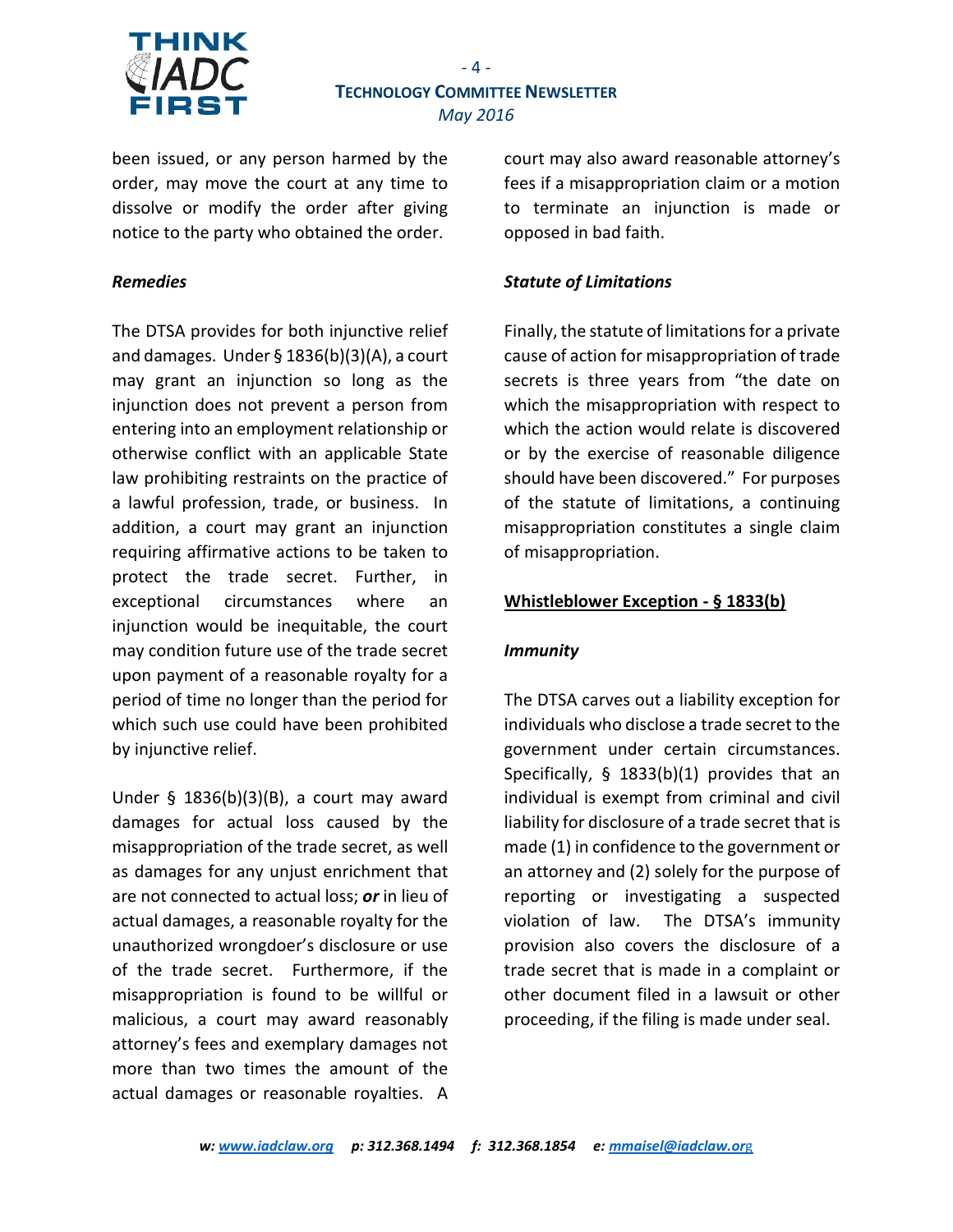

#### *Notice Provision for Employers*

Relatedly, the DTSA contains a notice provision applicable to employers that use contracts or agreements to govern an employee's use of a trade secret or other confidential information. Under § 1833(b)(3), an employer that does not provide notice of the immunity set forth in the DTSA cannot be awarded exemplary damages or attorney's fees in any civil action brought under the DTSA against an employee to whom notice was not provided. That said, under this subsection, an employer complies with the notice requirement if the employer provides a cross-reference to a policy document provided to the employee that sets forth the employer's reporting policy for a suspected violation of law. Significantly, this subsection defines "employer" as "any individual performing work as a contractor or consultant for an employer."

## **Preserving Confidentiality of Trade Secrets in District Courts – § 1835(b)**

The DTSA also includes a provision designed to safeguard the confidentiality of trade secrets in district court proceedings. Under § 1835(b), district courts are prohibited from authorizing or directing the disclosure of any information a trade secret owner asserts to be a trade secret unless the court allows the owner to file a submission under seal describing the owner's interest in keeping the information confidential. This provision specifies that a trade secret owner's disclosure of trade secret information, made under seal, shall not constitute a waiver of trade secret protection.

# **Criminal Penalties for Organizations - § 1832(b)**

Prior to the DTSA's enactment, the penalties for an organization found guilty of theft of trade secrets was capped at \$5 million. Under the DTSA, those penalties have increased to "the greater of \$5 million or 3 times the value of the stolen trade secret to the organization, including expenses for research and design and other costs of reproducing the trade secret that the organization has thereby avoided."

#### **New Definitions - § 1839**

#### *"Trade Secret"*

The DTSA slightly narrows the definition of "trade secret." Previously, a trade secret was defined as, among other criteria, deriving independent economic value from not being generally known to, and not being readily ascertainable through proper means by, "*the public*." Under the DTSA, a trade secret retains the same definition with the exception that it derives independent economic value from not being generally known to, and not readily ascertainable through proper means by, "another person who can obtain economic value from the disclosure or use of the information."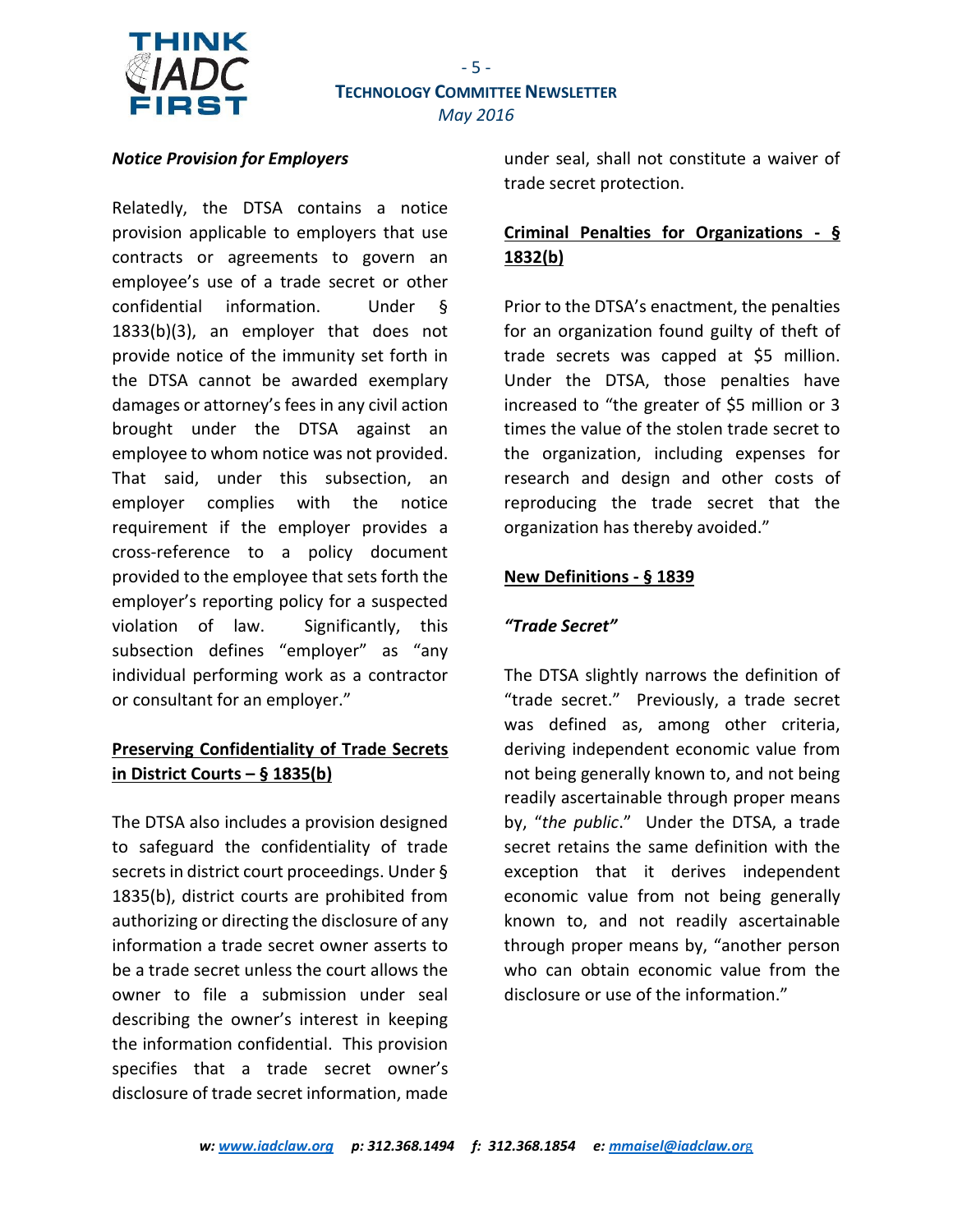

#### *"Misappropriation"*

The DTSA provides a new definition of "misappropriation": (A) acquisition of a trade secret of another by a person who knows or has reason to know that the trade secret was acquired by improper means; or (B) disclosure or use of a trade secret of another without express or implied consent by a person who: (i) used improper means to acquire knowledge of the trade secret; (ii) at the time of disclosure or use, knew or had reason to know that the knowledge of the trade secret was—(I) derived from or through a person who had used improper means to acquire the trade secret; (II) acquired under circumstances giving rise to a duty to maintain the secrecy of the trade secret or limit the use of the trade secret; or (III) derived from or through a person who owed a duty to the person seeking relief to maintain the secrecy of the trade secret or limit the use of the trade secret; or (iii) before a material change of the position of the person, knew or had reason to know that—(I) the trade secret was a trade secret; and (II) knowledge of the trade secret had been acquired by accident or mistake."

#### *"Improper Means"*

The DTSA also provides a new definition of "improper means": (A) includes theft, bribery, misappropriation, breach or inducement of a breach of a duty to maintain secrecy, or espionage through electronic or other means; and (B) does not include reverse engineering, independent

derivation, or any other lawful means of acquisition.

#### **Conclusion**

To be sure, the DTSA's benefits do not come without burdens. The DTSA will likely spark an uptick in trade secret litigation in the federal court system and, as federal court practitioners are well aware, most district courts are already overburdened and understaffed. How courts will manage an even greater caseload due to new federal causes of action does not appear to have been part of the equation lawmakers considered in enacting the DTSA. Moreover, the civil seizure provisions introduce an additional procedural mechanism that will require immediate (and highly substantive) responses from the courts. Without doubt, however, the DTSA is a powerful tool for protecting this country's intellectual property.

Meanwhile, the *Aleynikov* saga ─ which highlighted the shortcomings of federal criminal and civil remedies for the misappropriation of trade secrets  $$ continues as of this writing. Mr. Aleynikov's conviction of analogous New York state charges having been dismissed post-trial in 2015, Aleynikov is pursuing the recovery of millions in legal fees from Goldman Sachs under by-law provisions which indemnify corporate officers (Aleynikov was a "Vice President") who successfully defend against work-related civil or criminal charges. *See Aleynikov v. The Goldman Sachs Group*, Delaware Court of Chancery, Case No. 10636.